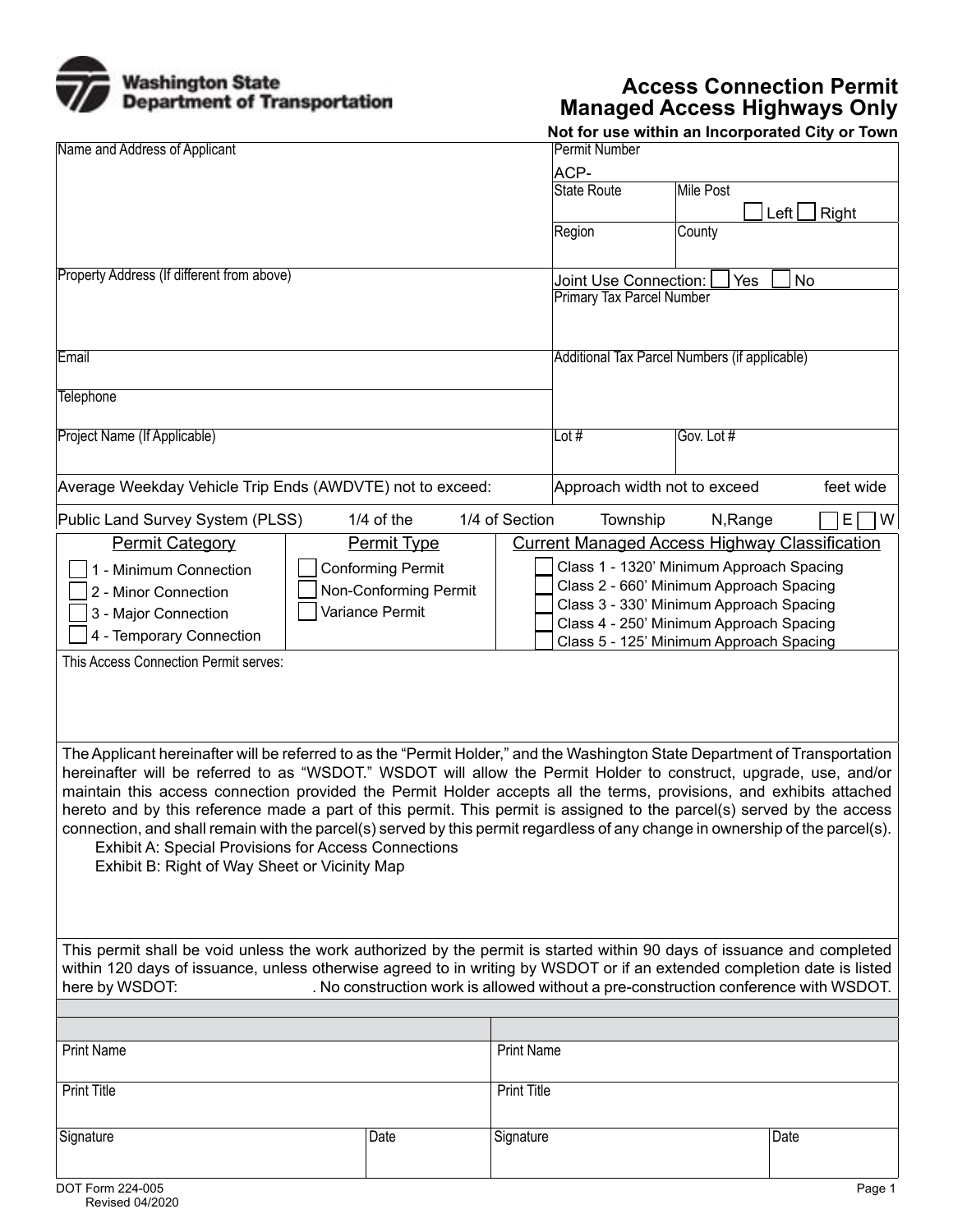# **General Provisions**

#### **1. INDEMNIFICATION**

The Permit Holder, its heirs, successors and assigns, agrees to indemnify, defend, and hold harmless the State of Washington and its officers, employees, and agents from all claims, demands, damages (both to persons and/or property), expenses, regulatory fines, and/or suits that: (1) arise out of or are incident to any acts or omissions by the Permit Holder, its agents, contractors, tenants, invitees, licensees, and/or employees, in the use of the state highway right-of-way as authorized by the terms of this Permit, and/or (2) are caused by the breach of any of the conditions of this Permit by the Permit Holder, its agents, contractors, tenants, invitees, licensees, and/or employees. The Permit Holder, its heirs successors and assigns, shall not be required to indemnify, defend, or hold harmless the State of Washington and its officers, employees, and/or agents if the claim, suit, or action for damages (both to persons and/or property) is caused by the sole acts or omissions of the State of Washington, its officers, employees, and/or agents; provided that, if such claims, suits, or actions result from the concurrent negligence of (a) the State of Washington, its officers, employees, and/ or agents and (b) the Permit Holder, its agents, contractors, tenants, invitees, licensees, and/or employees, or involves those actions covered by RCW 4.24.115, the indemnity provisions provided herein shall be valid and enforceable only to the extent of the acts or omissions of the Permit Holder, its agents, contractors, tenants, invitees, licensees, and/or employees.

The Permit Holder agrees that its obligations under this section extend to any claim, demand and/or cause of action brought by, or on behalf of, any of its employees or agents while performing construction, operation and/or maintenance work authorized by this permit. For this purpose, THE PERMIT HOLDER BY MUTUAL NEGOTIATION HEREBY WAIVES WITH RESPECT TO THE STATE OF WASHINGTON ONLY, ANY IMMUNITY THAT WOULD OTHERWISE BE AVAILABLE TO IT AGAINST SUCH CLAIMS UNDER THE INDUSTRIAL INSURANCE PROVISIONS OF CHAPTER 51.12 RCW.

The Permit Holder further agrees that the proper performance, safe conduct, and adequate policing and supervision of the work authorized by this permit shall not be lessened or otherwise affected by WSDOT's approval of the plans, specifications, or work authorized by this permit, or by the presence at the work site of WSDOT representatives, or by compliance by the Permit Holder with any requests or recommendations made by such representatives. This indemnification and waiver shall survive the termination of this Permit.

#### **2. REQUIRED PROPERTY RIGHTS**

If the parcel(s) served by this permit does not abut the state highway, the Permit Holder must provide legally recorded easements or other property rights that grant a continuous right of access between this parcel(s) and the state highway right-of-way as required by WAC 468-51-030(2). The Permit Holder shall provide copies of these documents to WSDOT before beginning any work authorized under this permit.

## **3. PERMIT TYPES**

There are three types of Access Connection Permits – Conforming, Non-Conforming, and Variance Access Connection Permits. A brief description of each of these three types of permits is as follows:

- Conforming Access Connection Permits (WAC 468-51-020(4)) meet current WSDOT location, spacing, and design criteria standards at the time of the permit application submittal.
- Nonconforming Access Connection Permits (WAC 468-51-100) do not meet WSDOT's location and spacing criteria standards at the time of the permit application submittal, but denial would leave the property without reasonable access onto the public road system. Nonconforming Access Connection Permits may continue only until WSDOT determines that a Conforming Access Connection can be constructed, in such case the Nonconforming Access Connection shall be removed
- Variance Access Connection Permits (WAC 468-51-105) are a special nonconforming or additional access connection permit issued for a location not normally permitted by WSDOT standards current at the time of permit application. A Variance Access Connection Permit may be issued only after an engineering study demonstrates to the sole satisfaction of WSDOT, that the connection will not adversely affect the safety, maintenance, or operation of the state highway in accordance with its assigned classification. A Variance Access Connection Permit may only be issued for Class 2 thru Class 5 highways and may remain unless a new permit is required due to changes in property site use or unless WSDOT modifies, revokes, or closes the permit pursuant to WAC 468-51-120.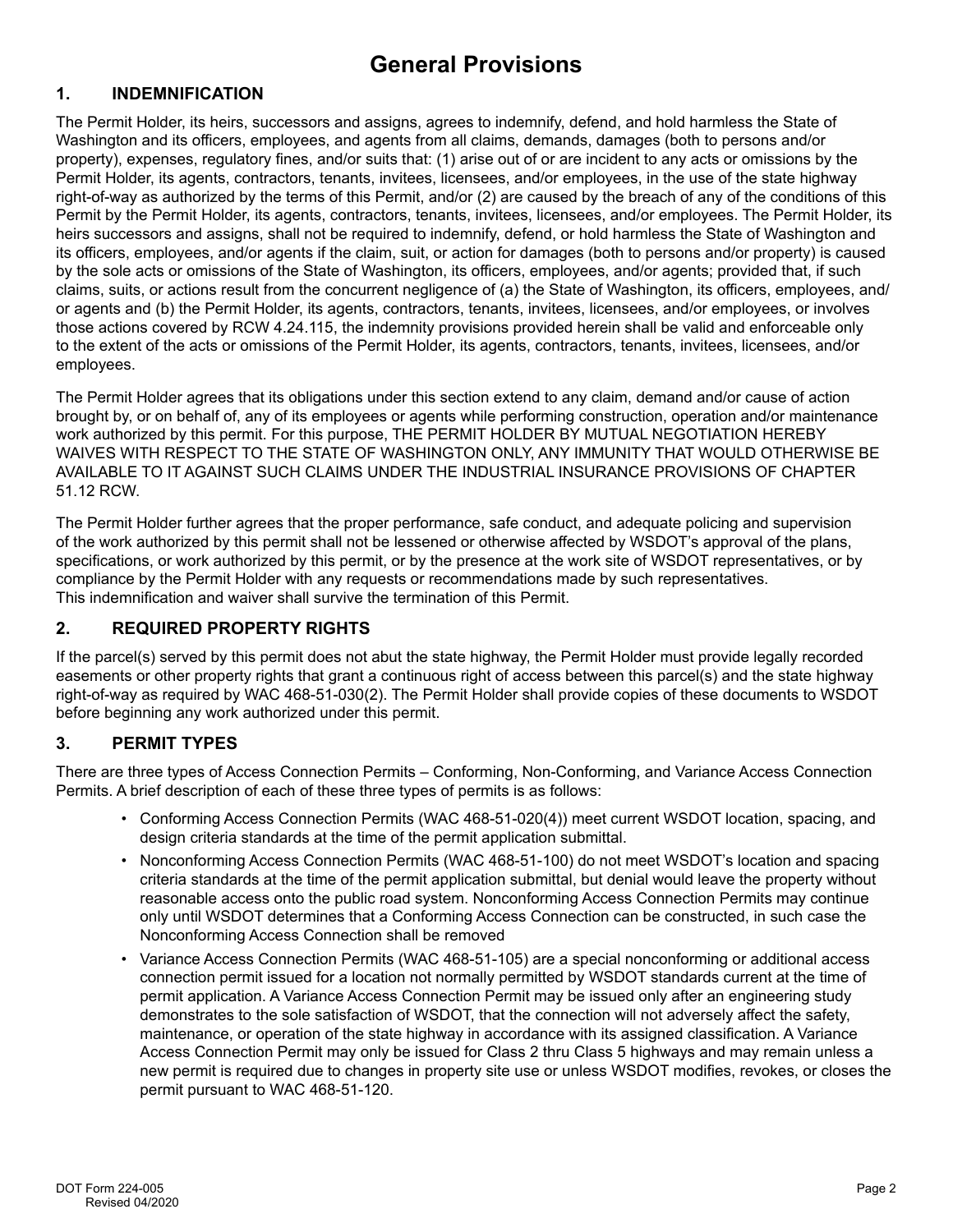## **4. OTHER PERMITS, FRANCHISE RIGHTS, AND AGREEMENTS**

This permit shall not be deemed or held to be an exclusive one and shall not prohibit WSDOT from granting other permits, franchise rights, and/or agreements or from entering into other permits, franchise rights, and/or agreements of like or other nature with other public or private companies or individuals for the use of the state highway right-of-way, nor shall it prevent WSDOT from using any of its highways, streets, or public places, or affect its right to full supervision and control over all or any part of them, none of which is hereby surrendered.

## **5. PERMITS FROM OTHER AGENCIES**

The Permit Holder shall be responsible for obtaining all necessary Federal, State, and Local Permits including, but not limited to, Washington State Department of Ecology, Washington State Department of Fish and Wildlife, Washington State Department of Natural Resources, and U.S. Army Corps of Engineers permits or other approvals required prior to beginning any of the work authorized in this permit. The Permit Holder shall defend and hold harmless the State of Washington, its officers and employees, for any fines, costs, or other amounts should the Permit Holder fail to obtain all required permits.

## **6. PERMIT HOLDER'S REPRESENTATIVE**

Should the Permit Holder not be present during any of the work authorized by this permit, the Permit Holder shall designate a representative that has either the legal authority to represent the Permit Holder or the authority to make decisions on behalf of the Permit Holder with respect to the work authorized by this permit. The Permit Holder, at its own expense, shall adequately police and supervise all work authorized by this permit, including but not limited to its contractor, subcontractor, agent, and others, so as not to endanger or injure any person or property. The Permit Holder or the Permit Holder's representative shall be present during any active construction or maintenance work authorized by this permit. Failure to comply with this provision may result in WSDOT restricting any further work by the Permit Holder within the state highway right-of-way until this requirement is met.

## **7. PRE-CONSTRUCTION CONFERENCE**

The Permit Holder shall not start any construction on state highway right-of-way without first having a preconstruction meeting which shall be attended by WSDOT, the Permit Holder or its authorized representative, and the Permit Holder's contractor, if applicable. Unless requested otherwise by WSDOT, the preconstruction conference shall be onsite at the location of the work authorized by this permit.

## **8. WSDOT NOTIFICATION**

The Permit Holder shall notify WSDOT a minimum of five (5) working days prior to, including but not limited to: the preconstruction conference; the beginning of any construction work; the implementation of any traffic control plan that closes or restricts a sidewalk, pathway, trail, highway shoulder, or traveled lane of the state highway; submittal of a new or revised traffic control plan; any extension of allowed working hours or days; and the final inspection upon completion of the construction.

Working days, for the purposes of notifying WSDOT of any work or other activity as authorized by this permit, are the weekdays Monday through Friday, excluding legal holidays.

## **9. PERMIT DOCUMENTS ON SITE**

A complete copy of this permit, protected from the elements, shall be readily available any time active construction work is being performed as authorized by this permit. The permit shall be shown, upon request, to any state representative or law enforcement officer. Failure to comply with this provision may result in WSDOT restricting any further work by the Permit Holder within the state highway right-of-way until said requirement is met.

## **10. TRAFFIC CONTROL PLANS**

The Permit Holder shall not implement any traffic control plans (TCP) on state highway right-of-way without WSDOT's prior written approval. It is the Permit Holder's responsibility to plan, conduct, and safely perform the work authorized by this permit. Should additional TCP's be needed for the construction and/or maintenance of the work authorized by this permit, the Permit Holder shall submit work-specific traffic control plans to WSDOT for review and written approval.

A wide range of pedestrians might be affected by traffic control zones, including the young, elderly, and people with disabilities such as hearing, visual, or mobility. Bicyclists may also be impacted. The Permit Holder shall implement all reasonable means of traffic control necessary to adequately accommodate these needs if they can be reasonably expected to be encountered during the work authorized by this permit.

All traffic control plans shall be in compliance with the current editions of the Washington State Department of Transportation (WSDOT) Work Zone Traffic Control Guidelines and Federal Highway Administration-approved Manual on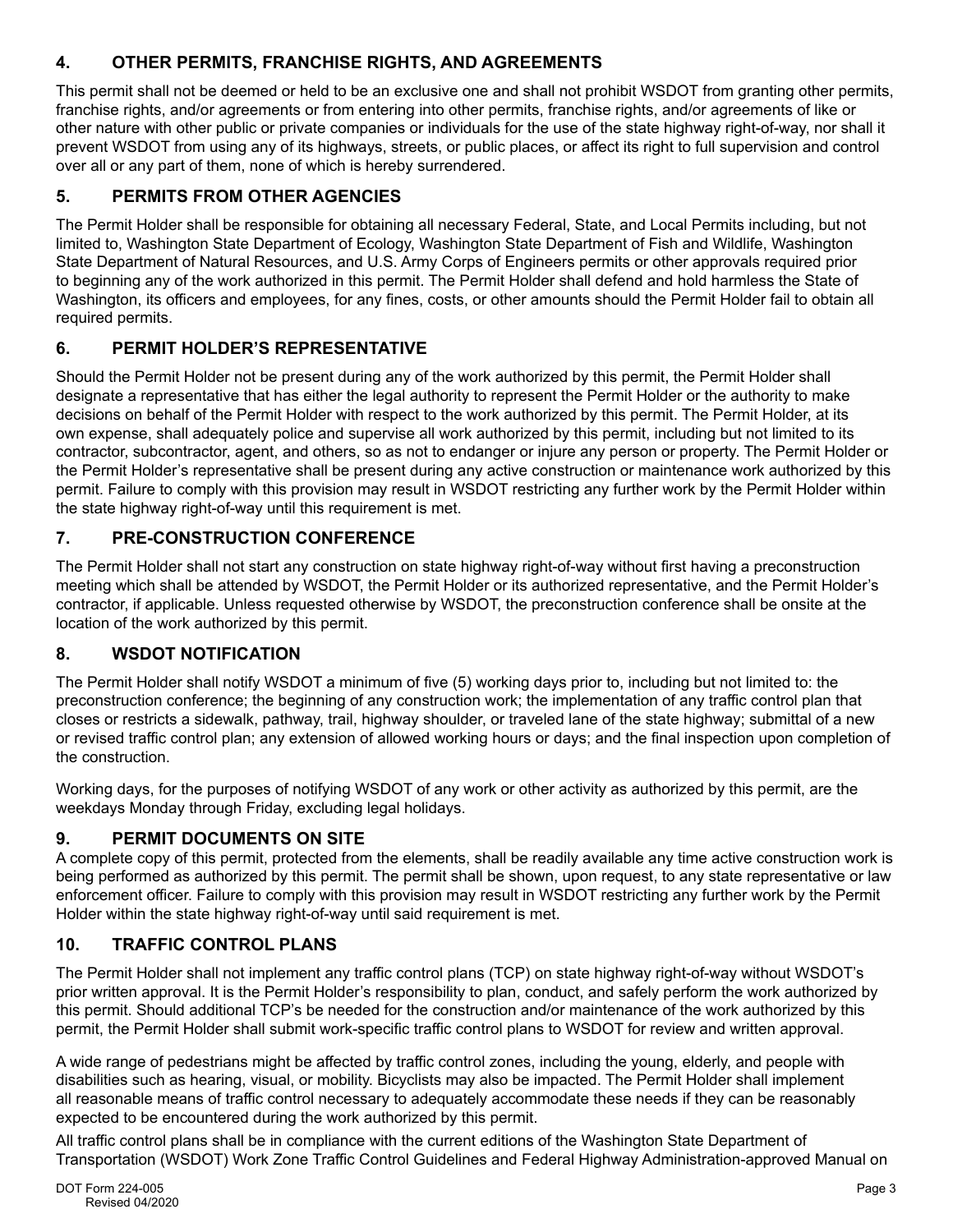Uniform Traffic Control Devices (MUTCD) for Streets and Highways.

The WSDOT Work Zone Traffic Control Guidelines (M54-44) may be accessed at: <http://www.wsdot.wa.gov/Publications/Manuals/M54-44.htm>

The MUTCD, including modifications for Washington State, may be accessed at: <http://www.wsdot.wa.gov/Operations/Traffic/mutcd.htm>

## **11. CHANGES TO TRAFFIC CONTROL PLANS**

WSDOT reserves the right to immediately modify, suspend, or revoke any traffic control plan or work authorized under this permit, including but not limited to lane closures and shoulder closures due to unexpected conditions or other circumstances which WSDOT determines is in the best interests of the state and/or safety of the traveling public. All costs associated with a modification, suspension, or revocation shall be borne solely by the Permit Holder. WSDOT shall in no way be held liable for any delays, costs, or other damages to the Permit Holder by reason of any such WSDOT action.

#### **12. TRACKING OF MATERIAL**

The Permit Holder shall maintain the surface of the access connection to prevent the tracking of material onto any portion of the state highway, including the traveled lanes and shoulders of the highway. Any tracking of material onto the highway, such as mud or debris, shall be immediately cleaned up by the Permit Holder in accordance with RCW 46.61.655. Should the Permit Holder fail to immediately correct or clean up material tracked onto the state highway after receiving written notice from WSDOT, WSDOT reserves the right to perform the necessary work to preserve the state highway right-of-way or for the protection of the traveling public or pedestrians. If WSDOT performs the work as provided herein, the Permit Holder agrees to make payment to WSDOT within thirty (30) calendar days of the date of WSDOT's detailed invoice. If WSDOT chooses not to perform the work, WSDOT may initiate an action to revoke this permit as provided as provided by WAC 468-51.120.

## **13. EROSION AND SEDIMENTATION CONTROL**

The Permit Holder shall comply with the Washington State Department of Transportation Highway Runoff Manual (HRM) and implement Best Management Practices (BMP's) to reduce erosion, trap sediment, and ensure that sediment-laden water does not leave the work site. The HRM establishes minimum requirements and provides uniform technical guidance for avoiding, minimizing, and/or mitigating potential water resource impacts. All water discharges to or from the state highway right-of-way due to the work activities authorized by this permit shall conform to all applicable federal, state, and local water quality regulations.

The Washington State Department of Transportation Highway Runoff Manual, M31-16, may be accessed at: http://www. [wsdot.wa.gov/Publications/Manuals/M31-16.htm](http://www.wsdot.wa.gov/Publications/Manuals/M31-16.htm) 

#### **14. CULTURAL RESOURCES**

If any archaeological or historical resources are revealed due to the work authorized under this permit, the Permit Holder shall immediately stop work and notify WSDOT's representative and retain a United States Government Secretary of the Interior's qualified archaeologist. Said archaeologist shall evaluate the site and make recommendations to WSDOT regarding the continuation of the work.

## **15. UTILITY IMPACTS**

All manholes, valve covers, catch basins, utility boxes, or other similar utility appurtenances impacted by the work authorized in this permit that do not require a separate WSDOT Utility Permit or Utility Franchise shall be constructed, modified, or repaired to match the highway shoulder slope and if outside the highway shoulder shall match the adjacent terrain as required by WSDOT. Any WSDOT inspection or concurrence of this work shall be for the sole benefit of WSDOT and not for the Permit Holder or any third party. The Permit Holder shall make a timely application for any WSDOT-issued Utility Permit, Utility Franchise, or an amendment to an existing utility permit or franchise. Failure to obtain any required Utility Permit, Utility Franchise, or an amendment to an existing utility permit or franchise in a timely manner may result in WSDOT delaying the work authorize by this permit until such time that the require documents are obtained. The Permit Holder agrees on behalf of itself, its successors, assigns, tenants, invitees, licensees, contractors, agents and/or employees, that WSDOT shall in no way be held liable for any delays, costs, or other damages to the Permit Holder or its successors, assigns, contractors, tenants, invitees, licensees, employees and/or agents by reason of any action taken by WSDOT pursuant to this section.

Additional guidance in accommodating utilities within state highway right-of-way may be found in the current editions of the Washington State Department of Transportation Utilities Accommodations Manual M22-86 and WSDOT Utilities Manual M22-87.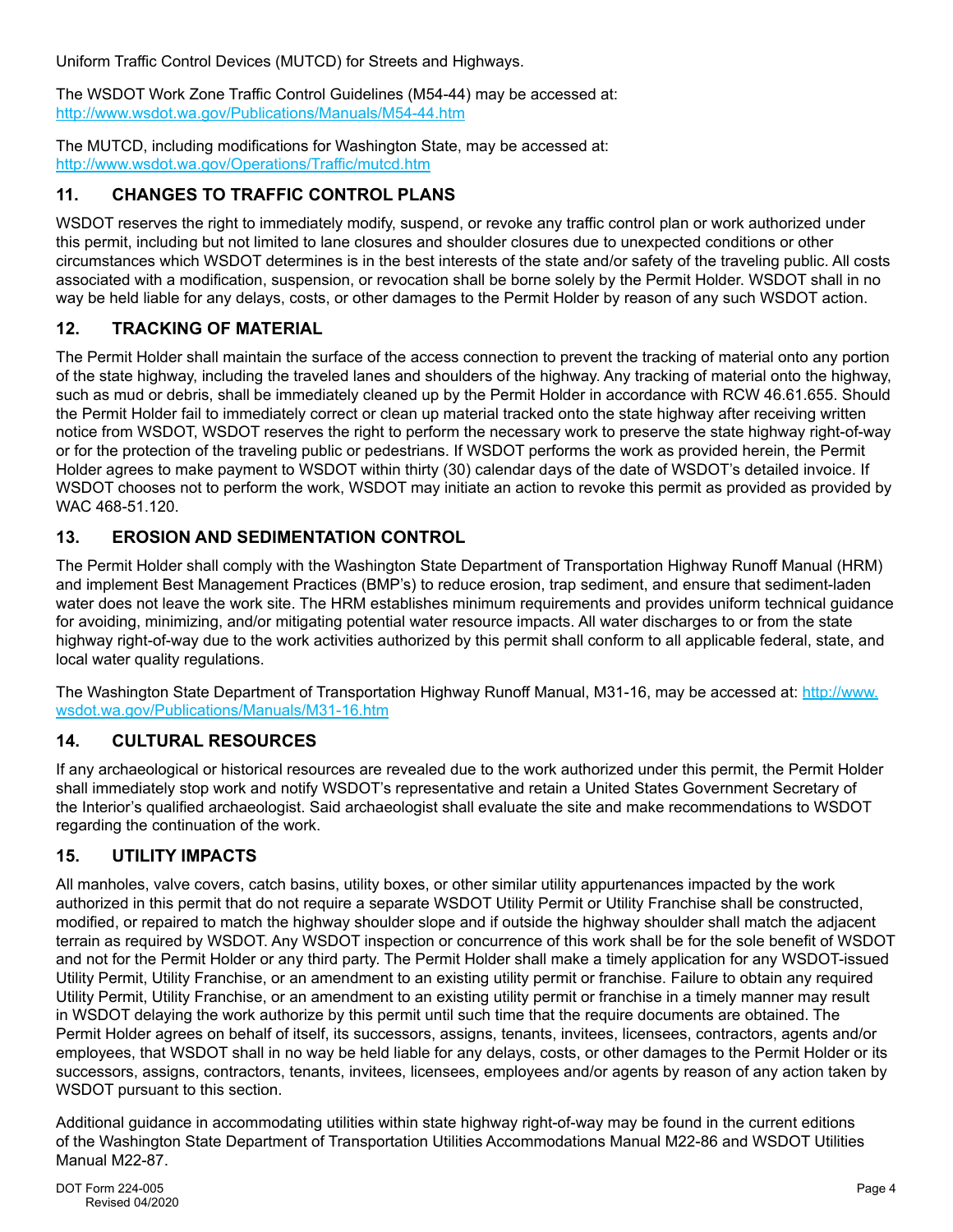The WSDOT Utilities Accommodations Manual, M22-86, may be accessed at: [http://www.wsdot.wa.govPublications/](http://www.wsdot.wa.govPublications/Manuals/M22-86.htm) [Manuals/M22-86.htm.](http://www.wsdot.wa.govPublications/Manuals/M22-86.htm)

The WSDOT Utilities Manual, M22-87, may be accessed at: [http://www.wsdot.wa.gov/Publications/Manuals/M22-87.htm](http://www.wsdot.wa.govPublications/Manuals/M22-86.htm)

#### **16. SURVEY MONUMENTS**

The Permit Holder shall not disturb, remove, or destroy any existing survey Monument before first obtaining a Washington State Department of Natural Resources (DNR) permit. The Permit Holder further agrees that all WSDOT control and alignment monuments may not be disturbed, removed, or destroyed unless specifically authorized by this permit or pursuant to WSDOT's prior written approval. Any reset survey Monument shall be set by or under the direct supervision of a Professional Land Surveyor who has an active professional license with the State of Washington. A listing of Survey Monuments may be accessed at WSDOT's Geographic Services Office Website: <http://www.wsdot.wa.gov/monument/searchBroad.aspx>

#### **17. DELAY TO WSDOT WORK**

All work authorized by this permit shall be done in such a manner by the Permit Holder as will cause the least interference with any of WSDOT's or it's contractor's work on the state highway. The Permit Holder agrees on behalf of itself, its successors, assigns, tenants, invitees, licensees, contractors, agents and employees, that WSDOT shall in no way be held liable for any delays, costs, or other claims or damages by the Permit Holder or its successors, assigns, tenants, invitees, licensees, contractors, agents and/or employees occasioned by WSDOT's or its contractor's work on the state highway right of way.

#### **18. MATERIALS AND WORKMANSHIP**

All material and workmanship shall conform to the current edition of the Washington State Department of Transportation Standard Specifications for Road, Bridge and Municipal Construction, and amendments thereto, and shall be subject to inspection and concurrence by WSDOT. Any WSDOT inspection or acceptance shall be for the sole benefit of WSDOT and not for the Permit Holder or any third party.

The Washington State Department of Transportation Standard Specifications for Road, Bridge and Municipal Construction (M41-10) may be accessed at: <http://www.wsdot.wa.gov/Publications/Manuals/M41-10.htm>

#### **19. PERMIT MODIFICATIONS, AMENDMENTS, CHANGES AND/OR CORRECTIONS**

WSDOT reserves the right to require permit modifications, amendments, changes and/or corrections should the authorized construction not conform with WSDOT's current Standard Specifications for Road, Bridge, and Municipal Construction, WSDOT's Standard Plans, WSDOT's Design Manual, the permit Special Provisions and/or if unexpected construction site conditions are encountered prior to or during the performance of the work authorized by this permit. The Permit Holder is required to obtain WSDOT's prior review and written approval for any proposed changes to the permit. Permit Holder agrees on behalf of itself, its successors, assigns, tenants, invitees, licensees, contractors, agents and employees, that WSDOT shall in no way be held liable for any delays, costs, or other claims or damages to the Permit Holder or its successors, assigns, tenants, invitees, licensees, contractors, agents and/or employees, should WSDOT require any modifications, amendments, changes and/or corrections to the permit.

#### **20. STORAGE OF EQUIPMENT AND MATERIALS**

The Permit Holder shall not place or store any equipment and/or materials within the state highway right-of-way unless specifically authorized by this permit or in writing by WSDOT, and any placement or storage of any equipment and/or materials, if allowed, shall only be during the active construction phase of the work authorized by this permit.

## **21. CONSTRUCTION AND MAINTENANCE WORKING DAYS – SUSPENSION OF WORK**

The Permit Holder shall not perform work on a Saturday, Sunday or a legal holiday, unless specified elsewhere in this permit or by WSDOT in writing. RCW 1.16.050 lists the following days as the observed legal holidays and their common names:

- First day in January New Year's Day
- Third Monday of January Martin Luther King Jr' s Birthday
- Third Monday of February President's Day
- Last Monday of May Memorial Day
- Fourth day of July Fourth of July
- First Monday in September Labor Day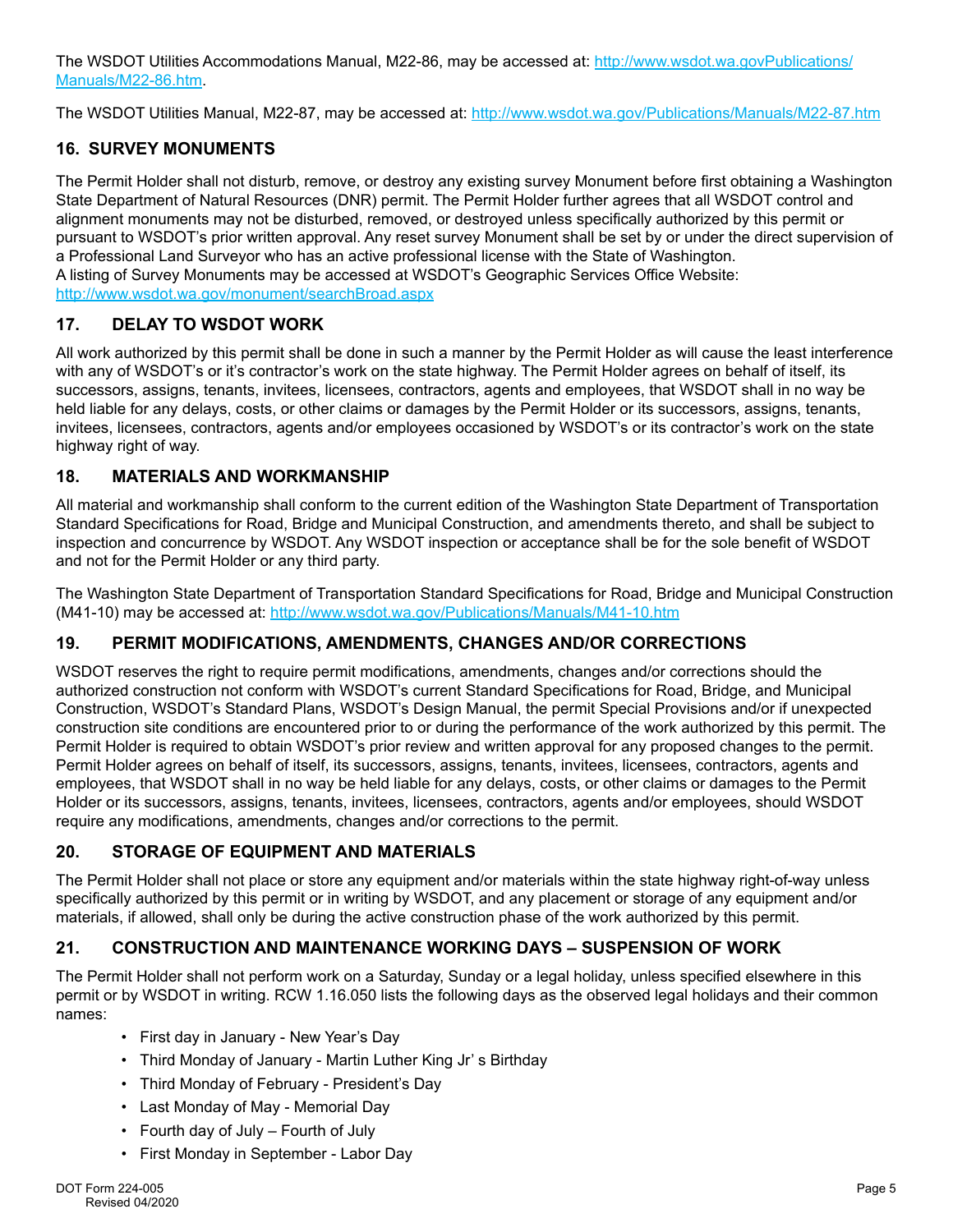- Eleventh day of November Veterans' Day
- Fourth Thursday in November Thanksgiving Day and the day immediately following
- Twenty-fifth day of December Christmas Day

## **22. FAILURE TO COMPLETE WORK IN A TIMELY MANNER**

The Permit Holder agrees to complete the work authorized by this permit within 120 days, unless an extension of time is granted in writing by WSDOT. Should the Permit Holder fail to complete the work within the approved time limit, WSDOT shall determine what work must be completed to restore the state highway right-of-way back to a condition and configuration that is safe for public use. Should the Permit Holder fail to immediately finish the work authorized by this permit or to restore the state highway right-of-way back to a condition and configuration that is safe for public use after receiving written notice of the deficiency from WSDOT, WSDOT reserves the right to perform the necessary work to preserve the state highway for public use and for the safety of the traveling public. If WSDOT performs the work, the Permit Holder agrees to make payment to WSDOT within thirty (30) calendar days of the date of WSDOT's detailed invoice. If WSDOT chooses not to perform the work, WSDOT may initiate an action to revoke this permit as provided as provided by WAC 468-51.120, as well as recover all costs associated with restoring the state highway right-of-way.

## **23. FINAL INSPECTION AND SURETY RELEASE**

All work on state highway right-of-way is subject to ongoing monitoring and inspection by WSDOT solely for the benefit of WSDOT and not for the Permit Holder or any third party. Upon completion of the work authorized by this permit, including the removal of all construction related rubbish and debris, the Permit Holder shall request a final inspection from WSDOT's representative. Only upon WSDOT's inspection and concurrence of the work authorized by this permit will WSDOT release the surety, if any, that was made a condition of this permit, provided all other conditions related to the surety have been met.

## **24. ON-GOING MAINTENANCE OF ACCESS CONNECTION**

The Permit Holder, its successors or assigns, shall be responsible for maintaining the access connection and related appurtenances between the state highway edge of shoulder and the state highway right-of-way line, including but not limited to, pavement surface, culverts, catch basins, earthen embankment slopes above and below the access connection, vegetation growth that impacts traffic and pedestrian sight lines and sight distance, the removal of snow or other material that may be tracked onto the access such as mud and debris, and mail boxes.

The Permit Holder shall correct any maintenance deficiency within thirty (30) consecutive calendar days upon discovery or WSDOT written notice, unless WSDOT authorizes in writing a different time period. Should the Permit Holder fail to correct a deficiency, after receiving written notice of the deficiency from WSDOT, WSDOT reserves the right to perform the necessary maintenance work to preserve the state highway right-of-way or for the protection of the traveling public or pedestrians. If WSDOT performs maintenance work as provided herein, the Permit Holder agrees to make payment to WSDOT within thirty (30) calendar days of the date of WSDOT's detailed invoice. If WSDOT chooses not to make the repair, WSDOT may initiate an action to revoke this permit as provided as provided by WAC 468-51.120.

## **25. STORMWATER AND DRAINAGE MAINTENANCE**

The Permit Holder shall construct and maintain the access connection such that no stormwater runoff is directed onto the paved surface of the state highway traveled lanes and shoulders. Curbing or other drainage features may be required if the grade beyond the edge of shoulder is flat or slopes toward the state highway pavement such that any stormwater runoff on the access connection would flow onto the traveled lanes and shoulder of the state highway. The Permit Holder shall be responsible to maintain all culverts and catch basins associated with this permit and shall provide all necessary ongoing maintenance to keep those culverts and catch basins free-flowing and clear of all obstructions in accordance with the provisions of Section 24.

The Permit Holder shall not interfere with the conveyance and/or treatment of the existing highway stormwater drainage system. If the work performed in any way adversely interferes with existing state highway stormwater drainage, including the treatment and/or conveyance of stormwater, the Permit Holder shall immediately correct its drainage impacts on the state highway at its own expense after receipt of WSDOT's written notice. Such work as required by WSDOT shall be inspected and concurred to by WSDOT. Any WSDOT notice, requirement, inspection and/or concurrence shall be solely for the benefit of the state and not for the Permit Holder or any other third party. Should the Permit Holder fail to immediately maintain or correct any stormwater conveyance, drainage, or treatment deficiency after receiving written notice of the deficiency from WSDOT, WSDOT reserves the right to perform the necessary work to preserve the state highway right-of-way or for the protection of the traveling public or pedestrians. If WSDOT performs the work as provided herein, the Permit Holder agrees to make payment to WSDOT within thirty (30) calendar days of the date of WSDOT's detailed invoice. If WSDOT chooses not to perform the work, WSDOT may initiate an action to revoke this permit as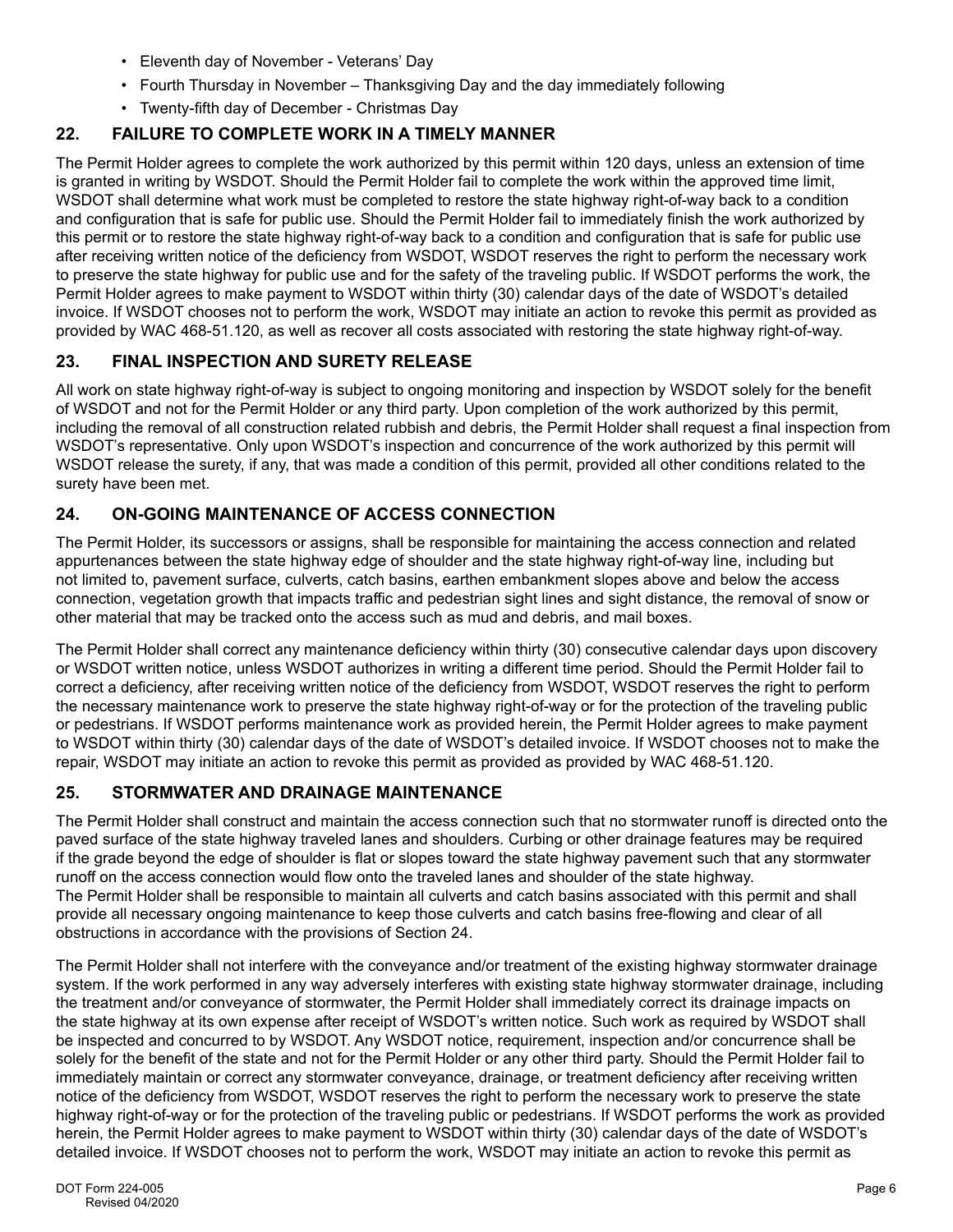provided as provided by WAC 468-51.120.

#### **26. RIGHT-OF-WAY VEGETATION MAINTENANCE**

The Permit Holder shall not cut, spray, retard, remove, destroy, damage, disfigure or in any way modify the physical condition of any vegetative material located within the state highway right-of-way for any reason, except for the work specifically detailed, shown, and authorized in this permit. If it becomes necessary to increase the sight lines and sight distance at this access connection for safety purposes, the Permit Holder shall contact WSDOT to obtain prior written approval for any vegetative material modification located on the state highway right-of-way, including obtaining WSDOT's prior written authorization for vegetative material modification to provide Permit Holder property sign or facility visibility from the state highway. This includes any modifications to the earthen embankment on either side of the access connection. The unauthorized cutting of timber or damage to the vegetative material is prohibited. Criminal penalties may apply under RCW 47.40.080. Civil penalties may apply under RCW 4.24.630. The Permit Holder agrees that it shall perform all restoration work at its sole cost and expense to the satisfaction of WSDOT.

## **27. FUTURE ACCESS PERMIT MODIFICATIONS BY WSDOT AND RIGHT OF ENTRY**

In WSDOT's sole discretion as part of its highway work program, existing permitted access connections may require modification, relocation, or replacement in order to meet current WSDOT design standards. WSDOT shall be responsible to perform such modifications, relocations, or replacements at WSDOT's sole cost and expense. The Permit Holder hereby authorizes WSDOT to enter upon its lands only where necessary to modify, relocate, or replace all or a portion of the permitted access connection and to maintain traffic control devices and appurtenances associated with WSDOT's work performed on or near the permitted access connection.

Should the Permit Holder request that further enhancements or modifications be added to WSDOT's work, WSDOT, at its sole option, may allow the further enhancements or modifications be added to its work program provided all costs to perform the additional enhancements or modifications is at the sole expense of the Permit Holder. The Permit Holder agrees to remit the estimated costs of the work to WSDOT before WSDOT will perform the additional enhancement or modification work. WSDOT agrees to reimburse the Permit Holder for monies paid but not used for the work within thirty (30) calendar days after the work is performed. The Permit Holder agrees to reimburse WSDOT for all additional costs should they exceed the estimated cost paid within thirty (30) calendar days after receipt of a detailed WSDOT notice.

## **28. FUTURE ACCESS MODIFICATIONS BY THE PERMIT HOLDER**

The Permit Holder shall immediately notify WSDOT of any changes made or proposed in the use, intensity of development, type of traffic, or traffic flow of the property or properties served by this access connection permit. WSDOT may require further traffic analyses by the Permit Holder if the change is significant that would require a new access connection permit and/or modifications to the access connection. The cost of a modification to this access connection shall be the sole responsibility of the Permit Holder, including the cost of modification of any access connection required as a result of changes to property site use in accordance with WAC 468-51-110, except as provided in Section 17 of this permit.

## **29. MODIFICATION OR REVOCATION OF PERMIT OR CLOSURE OF ACCESS CONNECTION**

In addition to other provisions of this permit, WSDOT may initiate an action to modify, revoke, or close this permit in accordance with the specific terms of WAC 468-51-110 and 468-51-120, including if:

- Significant changes have occurred in the use, design, or traffic flow of the property or of the state highway, requiring the relocation, alteration or closure of the access connection, or
- The connection was not constructed at the location or to the design specified in the permit, or
- The permit provisions were not met, or
- The connection causes a safety, maintenance, and/or operational problem on the state highway system.

The Permit Holder may have appeal rights as provided under WAC 468-51-150. In addition, WAC 468-51-120(3) authorizes WSDOT to take immediate remedial action, including the closure of an access connection, if there is an immediate and serious danger to the public health, safety, and welfare, in compliance with chapter 47.32 RCW. This permit is also subject to any and all causes of revocation as allowed by state laws, as amended.